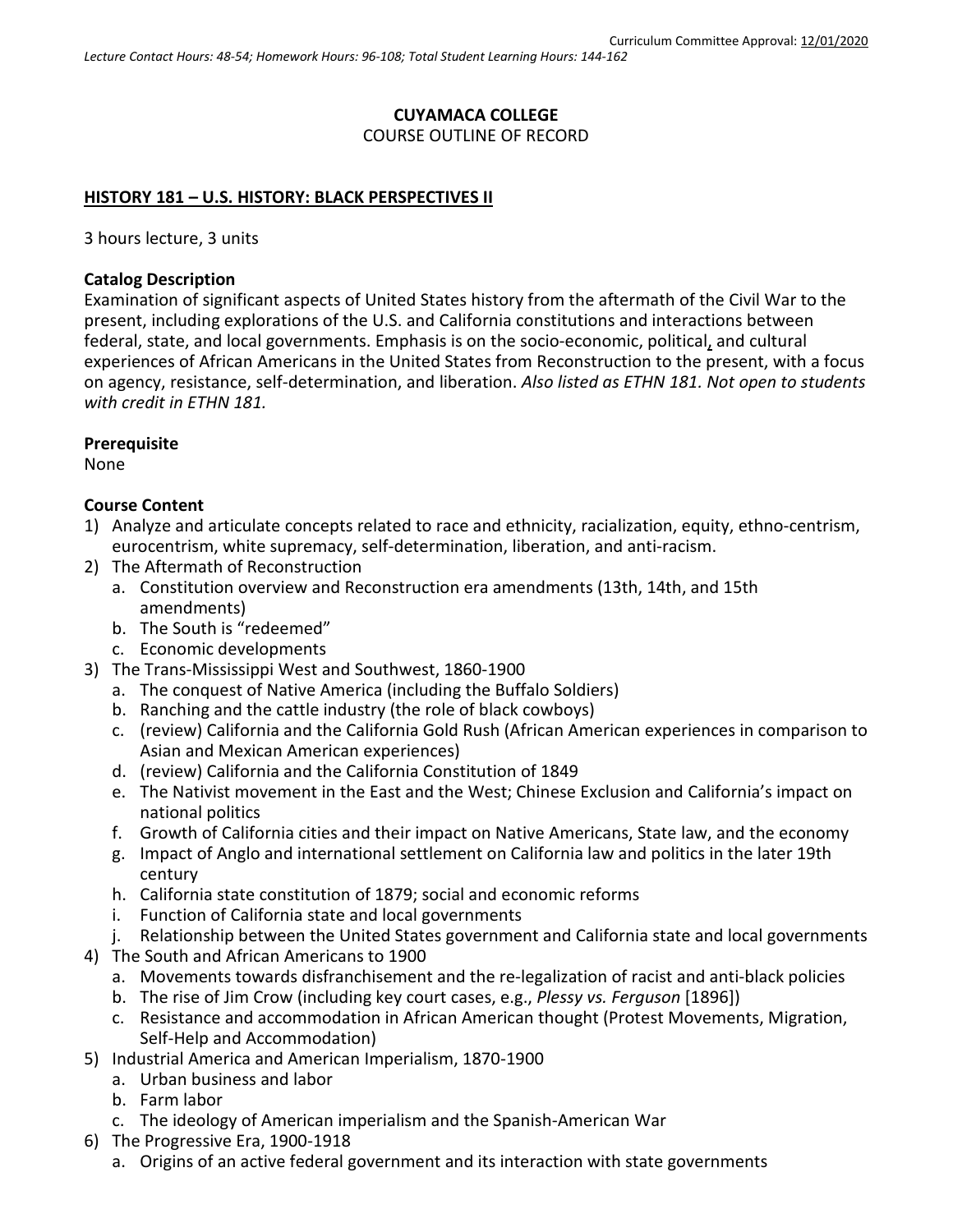- b. The Progressives and their ideology
- c. The Progressive Movement and its impact on African Americans
- d. California Progressive activism and government
	- 1. Citizen access, initiative, referendum, Workmen's Compensation
	- 2. Interaction with federal progressive reforms
	- 3. State and local politics San Diego's Panama-California Exposition (1915-17)
- e. Evolution of Constitutional thought in issues of race, labor, and corporations 1. Plessy v. Ferguson
- 7) The Great War and its Aftermath, 1917-1920
	- a. The Home Front
	- b. Major campaigns (involving the United States) and the role of Black Troops
	- c. Northern migration, racial conflict, and the rise of the ghetto
- 8) The 1920s
	- a. The Red Scare
	- b. The new mass media and depictions of historically under-represented groups
	- c. Political change in the African American community
	- d. The Harlem Renaissance
- 9) The Great Depression and the New Deal, 1929-1940
	- a. The New Deal and its impact on African Americans
	- b. Federal-state relations during the Depression with emphasis on African Americans in California
	- c. The "Black Cabinet"
	- d. Government agencies and relief
	- e. Legal decisions and their socio-economic implications
	- f. African Americans and the labor movement
	- g. Cultural trends and their socio-cultural implications
	- h. Impact of the New Deal on the West, especially in relation to California
		- 1. Alvarez v. the Board of Trustees of the Lemon Grove School District (1931) as a federal precedent
- 10) The Second World War
	- a. Major campaigns in Europe and the Pacific
	- b. African Americans in the Armed Services
	- c. African Americans and the Home Front (including labor and racial strife)
	- d. African Americans and the labor migration to California
	- e. Mobilizing on the home front; wartime industries in California (aircraft, ship building, etc.)
- 11) The Cold War and the Civil Rights Era to 1960
	- a. Postwar prosperity and African Americans
	- b. The Korean War and integration of the armed forces
	- c. Milestones in the Civil Rights Movement (including major court decisions, e.g., Brown vs. Board of Education of Topeka, Kansas)
- 12) The Civil Rights Revolution and the Vietnam War
	- a. Lyndon Johnson, the Voting Rights Act, and the Civil Rights Act
	- b. "Mainstream" and radical Civil Rights activists: Martin Luther King, Jr., Malcolm X, and the Black Panthers
	- c. The Vietnam War and its impact on African Americans and civil rights
	- d. The 1970s: end of the civil rights revolution?
- 13) African Americans and the conservative ascendancy
	- a. Legal battles over affirmative action
	- b. The Reagan-Bush years and African Americans
	- c. African Americans and the economic boom of the 1990s
	- d. The role of African Americans in mass culture
- 14) African Americans in the 2000s: The more things change, the more they stay the same?
	- a. The new Black middle class and the "permanent" Black underclass
	- b. Contemporary civil rights issues (including weakening of the Voting Rights Act and voter suppression laws, relations between law enforcement and Blacks)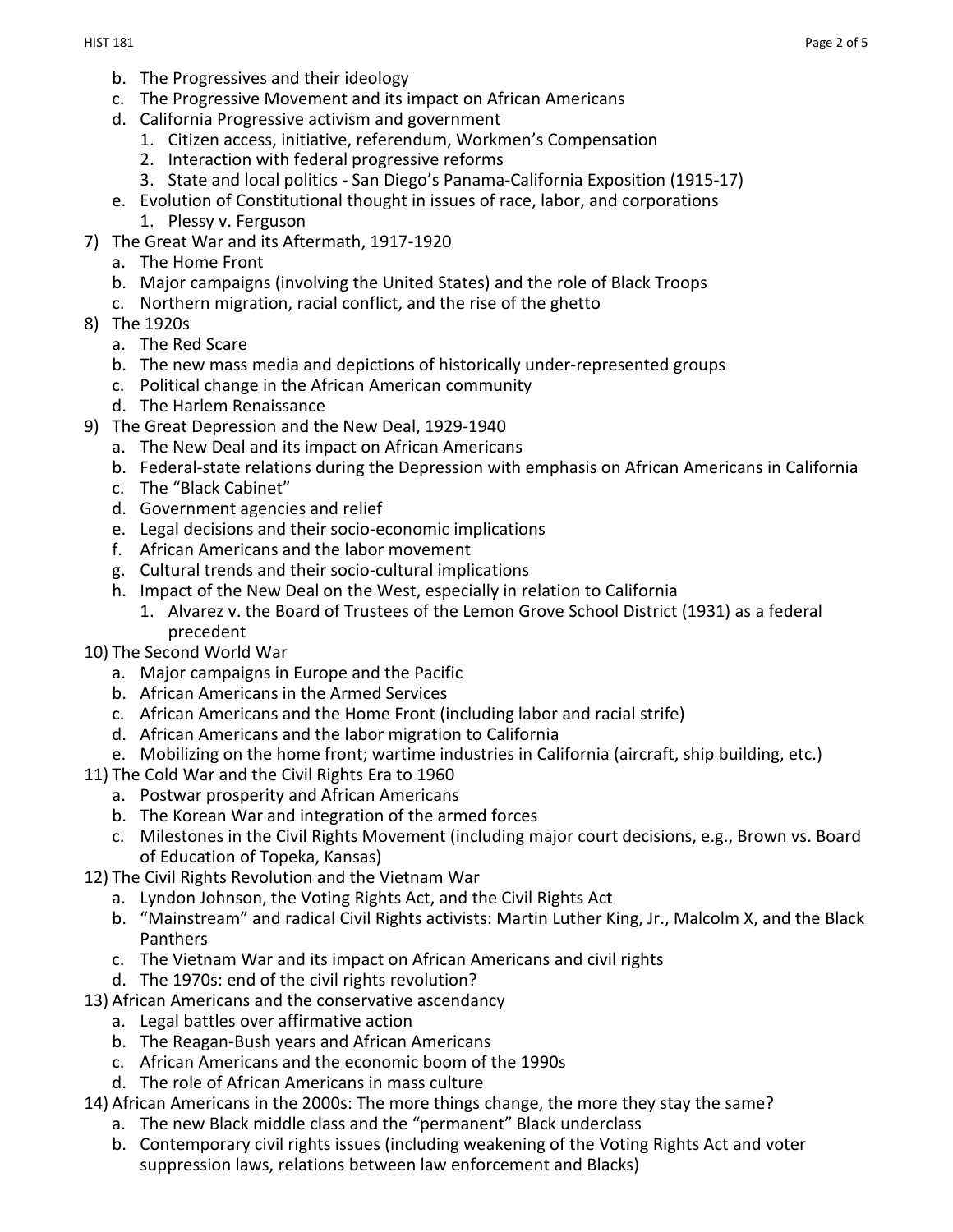- c. New African Americans: migration from the Caribbean and Africa
- d. African Americans in contemporary California
- e. The Obama Years: From "post-racial" America to racist backlash
- f. Black Lives Matter Movement and protest

### **Course Objectives**

Students will be able to:

- 1) Analyze and articulate concepts related to race and ethnicity, racialization, equity, ethno-centrism, eurocentrism, white supremacy, self-determination, liberation, decolonization and anti-racism.
- 2) Apply theory to describe critical events in the histories, cultures, and intellectual traditions of Black and African Americans with a particular emphasis on agency and self-affirmation.
- 3) Critically discuss the intersection of race and ethnicity with other forms of difference affected by hierarchy and oppression, such as class, gender, sexuality, religion, and spirituality.
- 4) Describe how resistance, social justice, and liberation as experienced by Black and African Americans are relevant to local, national, and international current events.
- 5) Evaluate the significant political, social, and economic events, themes, interpretations, and figures of American history from Reconstruction to the present from an African American perspective.
- 6) Compare and analyze significant interpretations of modern African American history.
- 7) Explain the contributions of African Americans to American development from Reconstruction to the present.
- 8) Assess the impact of racism on African Americans in U.S. history since Reconstruction.
- 9) Analyze political reform movements, especially as they relate to African American history.
- 10) Describe state and local politics, legislation and policies as they relate to African American history from Reconstruction to present.
- 11) Analyze significant Constitutional issues and Supreme Court decisions especially as they relate to the African Americans.
- 12) Recognize and evaluate the evolution of American politics and the U.S. Constitution since 1877 and their effect on African Americans.
- 13) Recognize and evaluate the role of citizens in creating changes under the U.S. Constitution and state governments, especially California, including the efforts of African Americans for political equality.
- 14) Analyze selected issues in California history, especially relationships between the state and the nation with attention paid to the role of African Americans in the state's development.
- 15) Explain the Constitution of the State of California within the framework of federal-state relationships.
- 16) Analyze the evolution of Constitutional thought in modern issues, noting the political and legal policies affecting the constitutions of the U.S. and California.
- 17) Examine modern political institutions and processes under the U.S. Constitution and political trends and attitudes, such as legislative debates, power of the presidency, and citizens' demands for rights.
- 18) Discriminate between primary and secondary sources.

### **Method of Evaluation**

A grading system will be established by the instructor and implemented uniformly. Grades will be based on demonstrated proficiency in subject matter determined by multiple measurements for evaluation, one of which must be essay exams, skills demonstration or, where appropriate, the symbol system.

- 1) Quizzes and exams that measure students' ability to do the following as it relates to Black and African American history:
	- a. Analyze and articulate concepts related to race and ethnicity, racialization, equity, ethnocentrism, eurocentrism, white supremacy, self-determination, liberation, decolonization and anti-racism.
	- b. Apply theory to describe critical events in the histories, cultures, and intellectual traditions of Black and African Americans with a particular emphasis on agency and self-affirmation.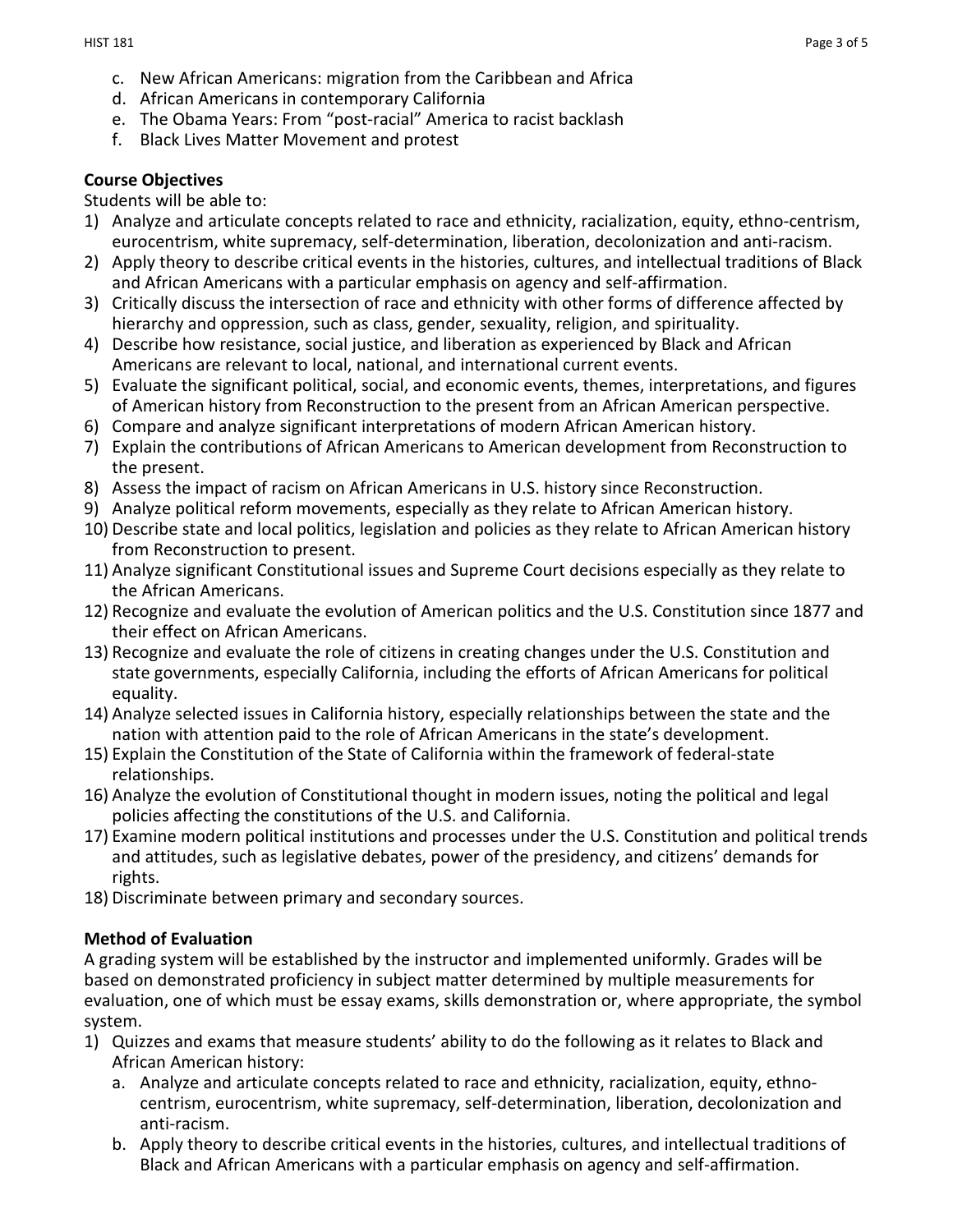- c. Critically discuss the intersection of race and ethnicity with other forms of difference affected by hierarchy and oppression, such as class, gender, sexuality, religion, and spirituality.
- d. Describe how resistance, social justice, and liberation as experienced by Black and African Americans are relevant to local, national, and international current events.
- 2) Quizzes and exams that measure students' ability to identify and analyze the key Constitutional issues and the evolution of the United States Constitution and California Constitution, especially as they relate to African American history.
- 3) Research projects where students demonstrate the ability to collect, analyze, and interpret historical sources on significant themes of modern African American history.
- 4) Written assessments that require students to analyze the impact of race and racism in the political, cultural, social, and economic history of the United States; discriminate between primary and secondary sources.

### **Special Materials Required of Student**

None

### **Minimum Instructional Facilities**

Smart classroom with writing boards, overhead projector

### **Method of Instruction**

- 1) Lecture and discussion
- 2) Small and large group discussion
- 3) Multimedia presentations
- 4) Guest speakers
- 5) Individual and group projects, structured in-class exercises
- 6) Auxiliary use of study groups, peer tutoring and/or instructional office hours

# **Out-of-Class Assignments**

- 1) Reading assignments, reading response questions, reading journals
- 2) Map exercises
- 3) Field exercises including museum and library research and visits to historic sites

# **Texts and References**

- 1) Required (representative examples):
	- a. Franklin, John and Evelyn Brooks Higginbotham. *From Slavery to Freedom: A History of African Americans*. 10th edition. McGraw Hill, 2021.
	- b. Hine, Darlene, et al. *The African American Odyssey. Volume II*. 7th edition. Prentice Hall, 2017.
- 2) Supplemental (examples):
	- a. Finkenbine, Roy. *Sources of the African American Past: Primary Sources in American History*. 2nd edition. Longman, 2003.
	- b. Taylor, Quintard. *In Search of the Racial Frontier: African Americans in the West, 1528-1990*. W.W. Norton, 1999.
	- c. De Graaf, Lawrence, et al. *Seeking El Dorado: African Americans in California*. University of Washington, 2001.
	- d. Berlin, Ira. *Generations of Captivity*. Harvard University Press, 2003.
	- e. Holt, Thomas, ed. *Major Problems in African American History, Volume II.* Cengage, 2000.
	- f. Arsenault, Raymond. *Freedom Riders: 1961 and the Struggle for Racial Justice.* 2nd edition. Oxford, 2011.
	- g. Wilson Moore, Shirley Ann. *To Place Our Deeds: The African American Community in Richmond, California, 1910-1963.* University of California Press, 2001.

# **Student Learning Outcomes**

Upon successful completion of this course, students will be able to:

1) Analyze, evaluate, and interpret primary and secondary sources.